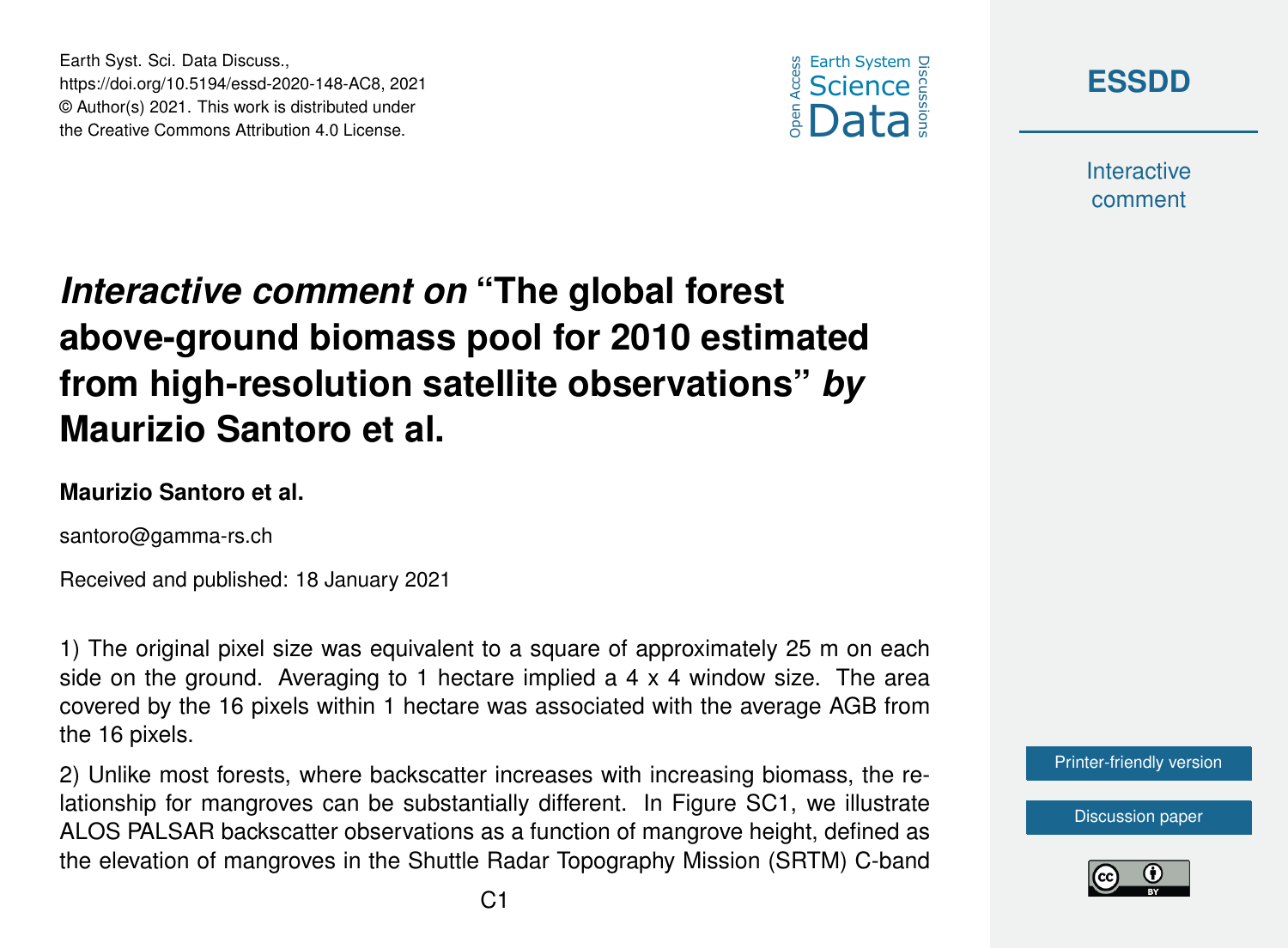dataset. Assuming AGB is directly proportional to canopy height, it is reasonable to assume that the same patterns apply to the relationship between SAR backscatter and AGB. At several locations we observed lower backscatter in dense mangroves than in surrounding mangroves with lower biomass. This cannot be reproduced by the Water Cloud Model used in our study, since the model always gives higher canopy backscatter with increasing; hence inversion of the Water Cloud Model assigned low biomass to dense mangroves.

One way to overcome this problem would be to implement mangrove-specific training of the Water Cloud Model; however, this runs the risk of an erroneous estimate of the model parameter representing the ground backscatter. Alternatively, one could rely on other sources of remote sensing data, such as interferometric height proposed by Simard et al., 2019. Unfortunately, a global interferometric dataset was not available for the 2010 decade at the time of study. In conclusion, we do not see an optimal global solution for improving the AGB estimates for mangroves and suggest that the GlobBiomass AGB over mangrove areas is used with caution because of potential underestimates.

This discussion for mangroves applies to any forest structure in principle. While some are modelled best with the proposed Water Cloud Model (e.g., boreal forests), some others may suffer systematic errors due to the simplified parameterization of the model. The choice of the model is, however, subordinate to the observations available. A few observations of the radar backscatter at C- and L-band limit the performance of a retrieval model, whatever its formulation may be because of the vertical structure of the forest is not captured in its full extent. Observations sensitive to forest structure from spaceborne laser or longer wavelength radar will overcome this issue. This aspect was briefly introduced at the end of the manuscript and has been revisited in the revision in order to duly account for this comment and have it discussed from a more general perspective.

3) The BEF only refers to above-ground biomass, i.e. expansion from stem biomass to

## **[ESSDD](https://essd.copernicus.org/preprints/)**

**Interactive** comment

[Printer-friendly version](https://essd.copernicus.org/preprints/essd-2020-148/essd-2020-148-AC8-print.pdf)

[Discussion paper](https://essd.copernicus.org/preprints/essd-2020-148)

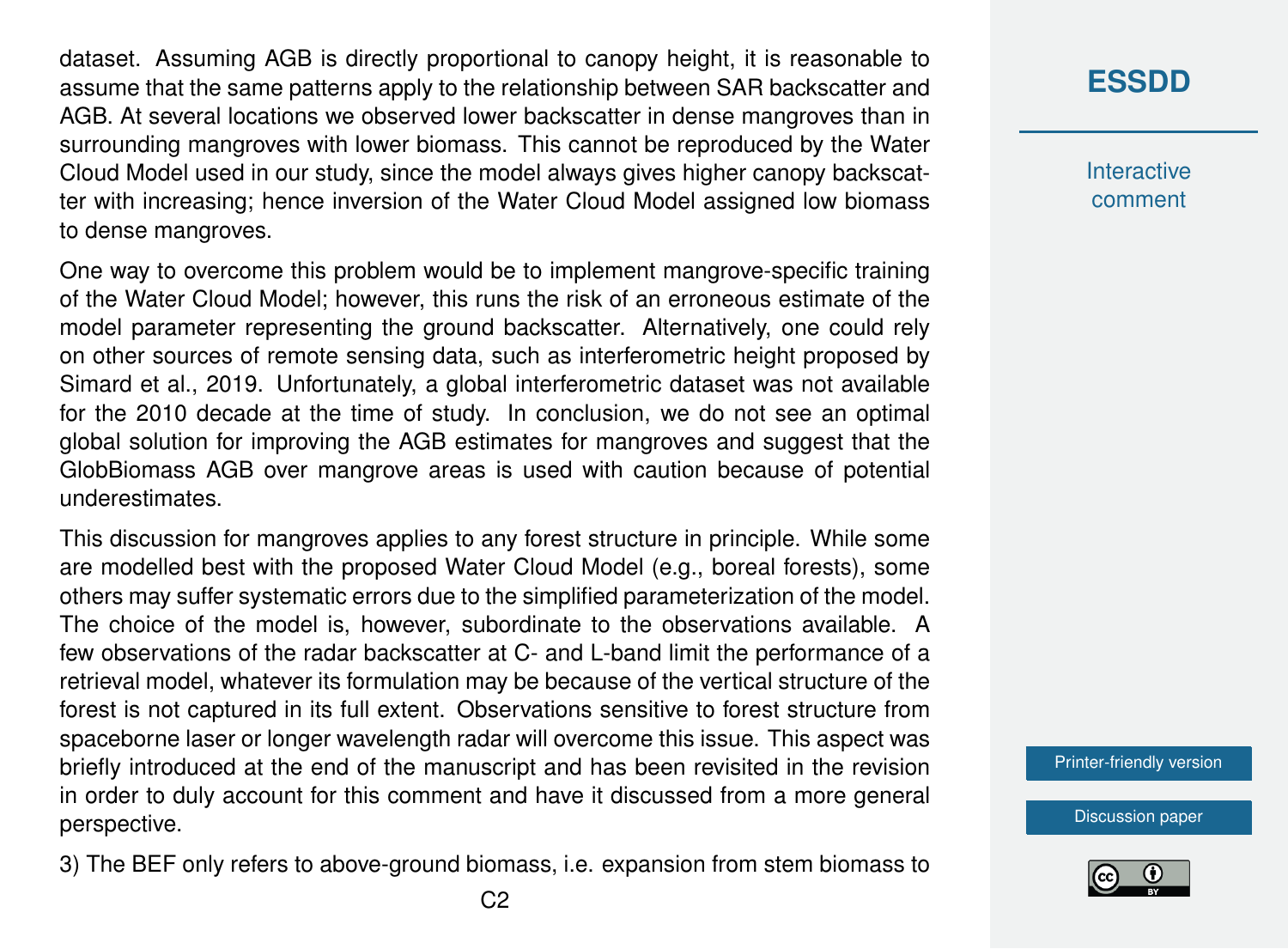total above-ground biomass density. We have added above-ground in the manuscript to avoid confusion.

References

Bunting, P., Rosenqvist, A., Lucas, R., Rebelo, L.-M., Hilarides, L., Thomas, N., Hardy, A., Itoh, T., Shimada, M. and Finlayson, C.: The Global Mangrove WatchâATA New 2010 Global Baseline of Mangrove Extent, Remote Sensing, 10(10), 1669, https://doi.org/10.3390/rs10101669, 2018.

Simard, M., Fatoyinbo, L., Smetanka, C., Rivera-Monroy, V. H., Castañeda-Moya, E., Thomas, N. and Van der Stocken, T.: Mangrove canopy height globally related to precipitation, temperature and cyclone frequency, Nature Geoscience, 12, 40–45, 2019.

## **[ESSDD](https://essd.copernicus.org/preprints/)**

**Interactive** comment

[Printer-friendly version](https://essd.copernicus.org/preprints/essd-2020-148/essd-2020-148-AC8-print.pdf)

[Discussion paper](https://essd.copernicus.org/preprints/essd-2020-148)



Interactive comment on Earth Syst. Sci. Data Discuss., https://doi.org/10.5194/essd-2020-148, 2020.